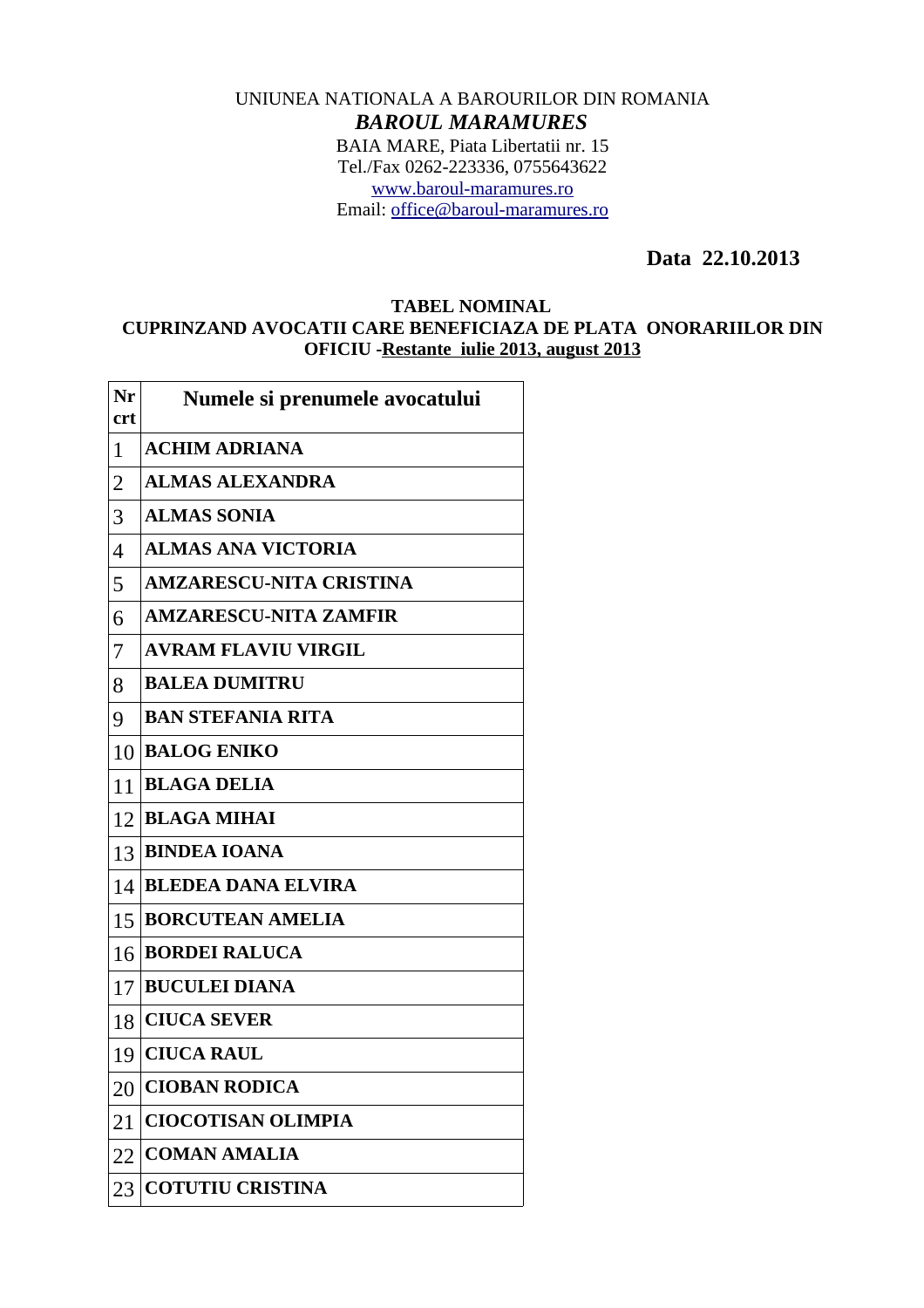| 24 | <b>DAN SORINA</b>            |
|----|------------------------------|
|    | 25 DOMSA ANGELICA            |
| 26 | <b>DENES MARIA ANASTASIA</b> |
| 27 | <b>DRAGOMIR IULIANA</b>      |
| 28 | <b>FARCAS MADALINA</b>       |
| 29 | <b>FARCAS CLAUDIA</b>        |
| 30 | <b>GALEA-SZEREMI GABRIEL</b> |
| 31 | <b>GIURGIU ADRIAN</b>        |
|    | 32 GIURGIU LIANA             |
|    | 33 GORON ANAMARIA            |
|    | 34 HOTEA NELICA              |
| 35 | <b>HORGOS RAZVAN</b>         |
| 36 | <b>IACOB DIANA</b>           |
|    | 37   IACOB NATALIA           |
|    | 38 ILUTI ALINA               |
| 39 | <b>INDRE TIMEA</b>           |
| 40 | <b>LEONTE CORNELIA</b>       |
| 41 | <b>LIBOTEAN IONELA</b>       |
| 42 | <b>LUPSE MARINELA</b>        |
| 43 | <b>MARIS ALEXANDRA</b>       |
|    | 44   MAROZSAN RALUCA         |
| 45 | <b>MIC SINZIANA LUIZA</b>    |
| 46 | <b>MIHALI ANISOARA</b>       |
| 47 | <b>MIHALCA DELIA</b>         |
| 48 | <b>MOLDOVAN RODICA</b>       |
| 49 | <b>MOTOC ANDRADA</b>         |
| 50 | <b>NEGULESCU SIMINA</b>      |
| 51 | <b>ONA DANA</b>              |
| 52 | <b>OLAR IULIA</b>            |
| 53 | <b>ONITA IVASCU ADRIAN</b>   |
| 54 | <b>PETRAN MANUELA</b>        |
| 55 | <b>PETROVAI GABRIEL</b>      |
| 56 | <b>POP PETRE</b>             |